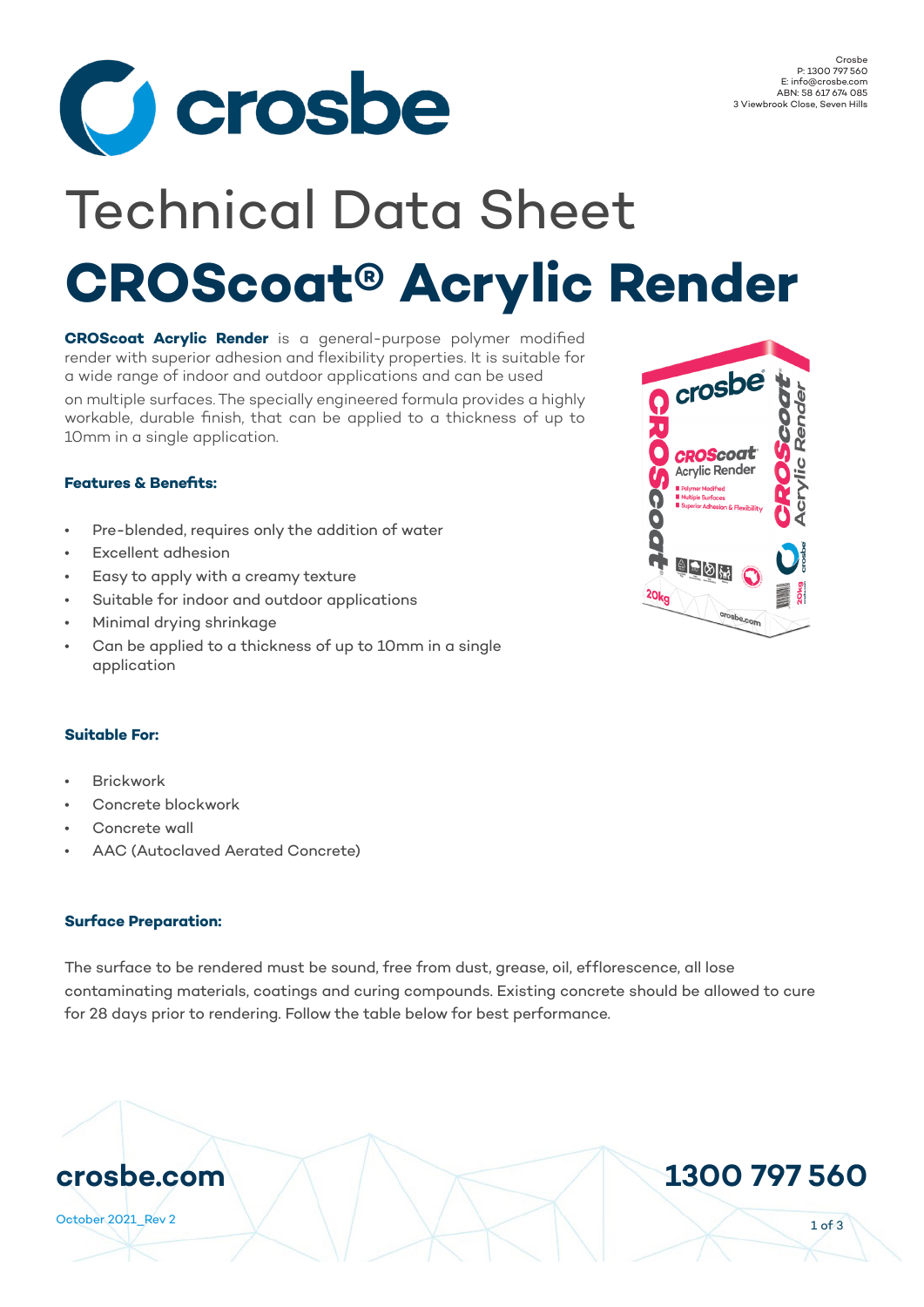

| Non-Porous                                                                                    | <b>Concrete Blocks)</b>                                                                                       | Porous & Strong Surface (Bricks, Porous & Weak Surface (AAC,<br>Old Concrete)                                                                                                                                         |
|-----------------------------------------------------------------------------------------------|---------------------------------------------------------------------------------------------------------------|-----------------------------------------------------------------------------------------------------------------------------------------------------------------------------------------------------------------------|
| I for more than 24 hours it should cation to prevent rapid drying of dry.<br>be primed again. | the render. For hot dry conditions<br>it is recommended to dilute the<br>primer with water to a ratio of 1:1. | $\mid$ Prime with CROSflow® Primer. The surface must be damp, use $\mid$ Soak surface with 1 part primer<br>Allow to touch dry (If primer left   a spray of water prior to appli-   and 2 parts water. Allow to touch |

### **Mixing:**

Place approximately 3.3 litres of potable water into a clean bucket and slowly add CROScoat Acrylic Render while mixing with an electrical mixer. Always be sure to add product to water, not water to product. Mix to a smooth workable consistency. Once achieved let the mixture sit for 5 minutes to allow the polymers to activate. Remix again to desired consistency and apply immediately. Pot life is approximately 1 hour depending atmospheric conditions.

### **Application:**

CROScoat Acrylic Render can be applied with a steel trowel in one application to a thickness of 10mm. A straight edge can be used with vertical and horizontal strokes to obtain a flat surface. After 20 – 30 minutes, depending on the type of surface and atmospheric conditions, work can begin on finishing the surface. A plastic, wooden, or styrene float is recommended for a smooth finish. A sponge or woollen mitt can be used for a course or sandy effect. Finished surfaces can be painted once the render has completely hardened and cured.

• Do not apply CROScoat Acrylic Render in temperatures below 10C or above 35C, or in extreme

• conditions such as high wind or direct sunlight

• After application, the wall should be protected from rain, frost and direct sunlight for the first 24 hours. • CROScoat Acrylic Render is not recommended for application over blueboard, EPS, PVC, tiles and painted surfaces.

#### **Drying Time:**

Surface will be touch dry in approximately  $1 - 2$  hours. A second coat can be applied after  $6 - 8$  hours if required. The surface will reach full cure after 7 days. Changes in atmospheric conditions can accelerate or delay the drying time.

#### **Coverage:**

As guide 20kg of CROScoat Acrylic Render will cover approximately:

- 6.5m2 at 2mm thickness
- 2.6m2 at 5mm thickness
- 1.3m2 at 10mm thickness